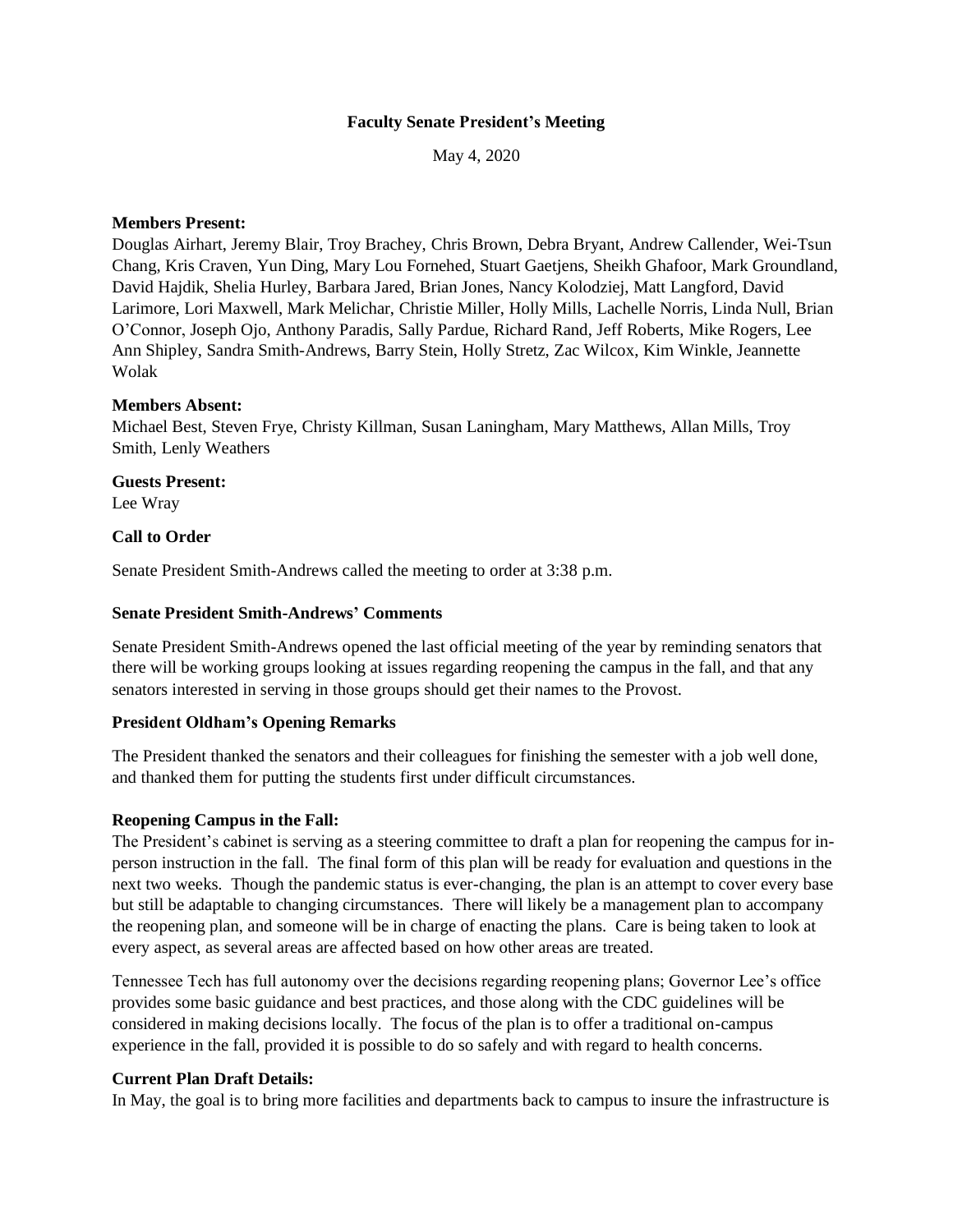good. After Memorial Day and through June, non-faculty employees will be phased-in on-campus. Considerations will be made for those who have health issues or are dealing with family who are sick. While on-campus, distancing measures should be observed, as well as the use of face masks and hand sanitizer. All events through June have been canceled or rescheduled, and all support staff without exceptions will be back on-campus by the end of June.

In July, the hope is to reintroduce visitors to campus, have some in-person instruction, and have in-person orientation sessions. Modifications to allow for distancing and sanitization will be monitored for adequacy.

In August, the push will be to make sure all on-campus modifications are functional, to make sure there are procedures in place for any eventuality related to the modifications, and to make sure everyone is comfortable with protocols.

# **Working Groups**

Classes: The Provost is working with deans and chairs to determine what classes will look like in the fall with special attention to: traffic flow in and out of buildings and rooms, using online resources, creative solutions, and considering all options.

Housing: Dr. Rob Owens and his team are looking at housing and meals and how to best navigate students in and out of those services, with a consideration for isolation possibilities should it become necessary.

Screening/Monitoring: Kim Hanna and Lee Ann Wray are considering protocols to address health screening, COVID-19 testing, no-touch thermometers, face masks, sanitizer, and best practices to stay ahead of outbreaks.

Facilities: Dan Warren is investigating any current or potential supply chain issues, plexi-glass barriers, and best practices for cleaning and disinfecting.

Work groups are to submit a plan of action in the next two weeks. The intention in implementing work groups and plans is to get it right instead of doing it quickly. Phasing staff back to campus has been delegated to Vice Presidents to determine for their divisions, and faculty still may come and go as needed without expectation that they be on-campus until determined by their department/chair/dean/VP.

President Oldham opened the floor for senators' questions and comments.

Q: Will there be large lecture classes in-person? Are faculty given the choice between in-person or online course delivery?

A: The President defers to the Provost, but knows that the plan is to try matching need with enrollment, faculty, and other determining factors. Prior to the pandemic, 5% of courses were online, and fall courses may reach 10% online which is still only a small part of how we deliver instruction. The goal is to find a balance and please students, and faculty will have opportunities to decide.

Q: Was someone hired to replace Cheryl Sullivan?

A: Lee Wray stated Torry Cheney is now the liaison between the university and SSC, and this information will be relayed to faculty. A suggestion to include how to file a ticket/work order was offered to accompany the announcement.

The President added that facilities is working on ways to dispense and make sanitizer available.

Q: Regarding CARES Act funds: how much did Tech receive, how is it being used or distributed, and will there be transparent reporting of the use of funds?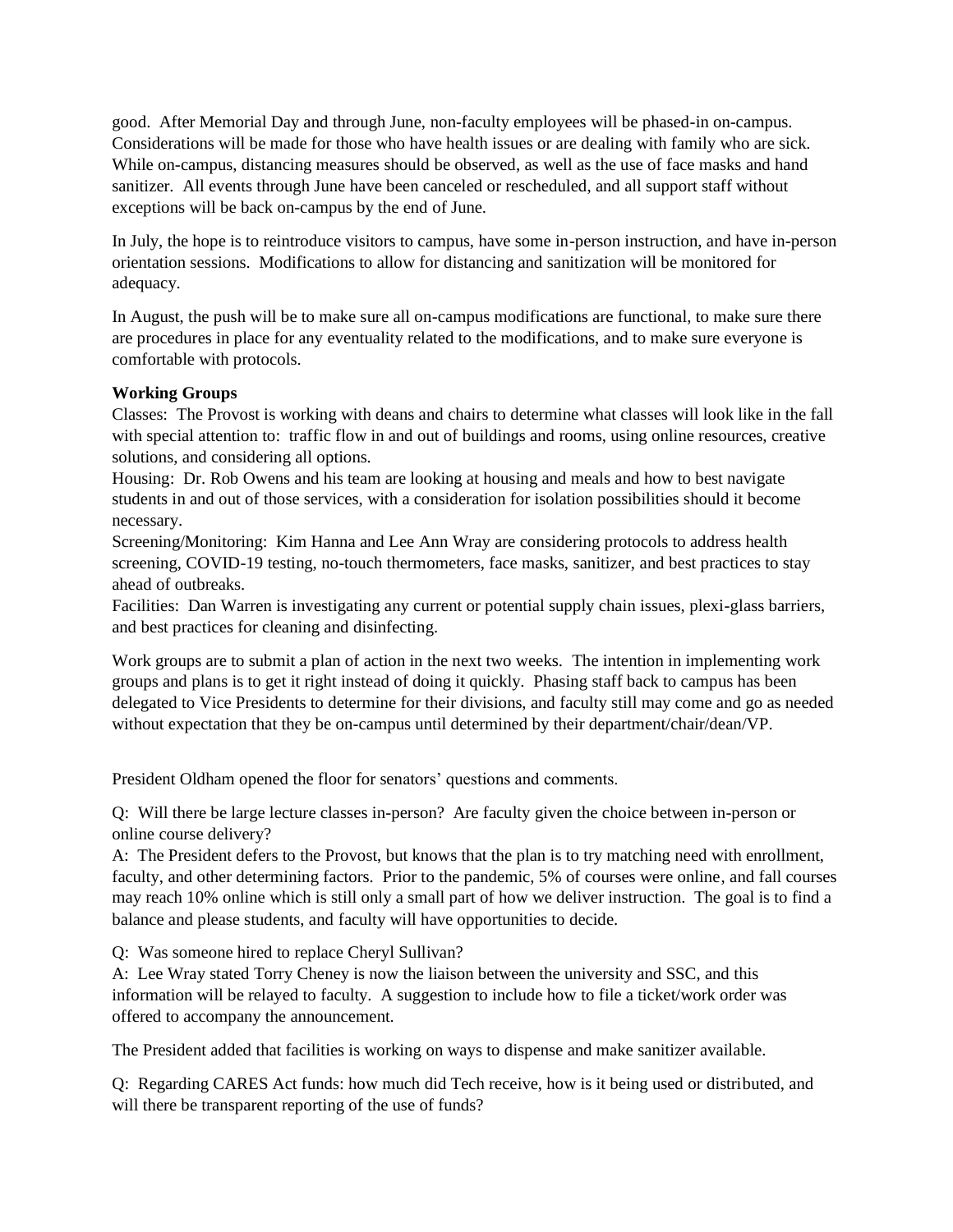A: Tech received around 9.1 million; half of the money was designated for students based on guidance from the Department of Education. Students have to be Title IV eligible and have completed the FAFSA. Around 7,000 are eligible for Title IV, but ineligibility for CARES funds include students who are international, DACA, fully online, transient, non-degree, dual enrollment, or not registered as of March 13. We will begin sending out around \$3.7 million to student accounts this week, and checks will be issued for those without direct deposit. The amount of money students receive will vary based on need status; for example, Pell-eligible students will receive more than non-eligible students, full-time will receive more than part-time students. Those amounts are roughly between \$200-\$750. Each student will be notified by email, and those who may be eligible but can't be verified will be notified. There could be approximately 1,000 students in that category, so some money was held back to address need on a caseby-case basis.

The other \$4.3 million is available to the university to offset costs due to the pandemic response, but cannot be used for facilities, athletics, or to offset future revenue loss. Tech issued \$3.3 million in refunds for housing and meals. Other monies help account for new and increased software licensing and technology costs due to moving all-online. Tech has one year to spend the funds and must account for the money in detail with the Department of Education. Much of the information was relayed to the Herald-Citizen, but has not been published yet.

Q: We were asked to give feedback to TBR about which learning management system (LMS) to use – are we switching?

A: The President did not have an update but would check. Other senators offered that Tech put out an RFP when TBR did, but that Tech would still have to wait for a decision from TBR. Tech is leaning toward staying with D2L, but would probably not change any sooner than fall 2021 or fall 2022 and changing is dependent on how easily content could be migrated from D2L.

Q: Is there a plan to reinstate travel and study abroad funds for faculty?

A: Foreign travel was prohibited, but domestic travel was not. Much depends on next year's budget, but we are not sure when international travel limits will ease. Study abroad options are unlikely through December, but maybe likely in the spring depending on the state of the global pandemic. Circumstances are too unpredictable for a clear answer at this time.

Q: What about travel funds for student organizations?

A: No funds at this time, and it was considered to call it off for the whole year but the President was told to hold off on that decision for now. Some senators commented that first priority of any available funds will likely be given to those whose trips were cancelled, and that it would be nice to know for the year since availability could impact recruitment.

Q: When is the SACSCOC five-year review?

A: Dr. Huo is working on it and it is probably in 2022; we are not sure of any schedule changes at this time since the on-site visit for March was postponed a year.

Q: Are we anticipating being able to open the Laboratory Sciences Building and Recreation Center in the fall?

A: The Recreation Center will open in July with full function; the Lab Sciences building will be fully complete in December or January, but the lecture halls are expected to be available for the fall this year.

Q: Is there any particular guidance for domestic travel with students over the summer? (Specifically a trip to Utah/Rocky Mountains)

A: It is hard to know and is based on the comfort level of the people involved. The current planning underway should provide some guidance, but defer the decision as long as possible.